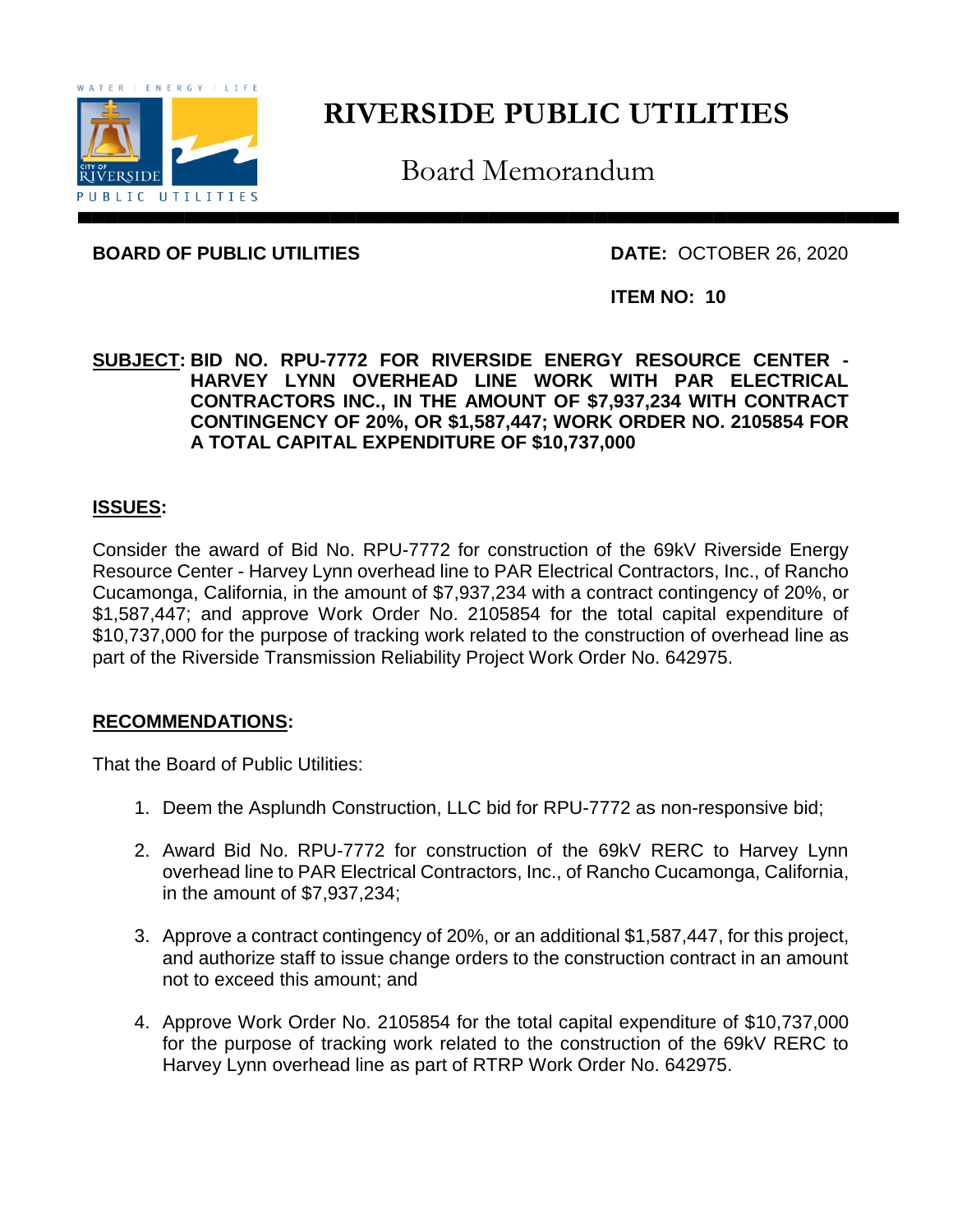### **BACKGROUND:**

Riverside Transmission Reliability Project (RTRP) is a joint project with Southern California Edison (SCE) and will provide Riverside Public Utilities (RPU) with a critical second connection to the state electric transmission grid by connecting to the existing 230kV SCE Mira Loma – Vista line, to address long-term capacity and reliability needs of the City's electric utility system.

The RTRP Project includes construction of approximately nine (9) miles of double circuit 230kV transmission lines, installation of approximately 10 miles of 69kV sub-transmission lines within the City of Riverside, construction of two new substations – Wildlife (SCE) and Wilderness (RPU), improvements to five (5) existing RPU 69kV substations, reconfiguration of existing distribution lines and installation of new telecommunication lines.

On February 5, 2013, the City Council certified the Final Environmental Impact Report (FEIR) for the entire Project, in accordance with California Environmental Quality Act (CEQA) requirements. A Notice of Determination was filed with the County of Riverside following the certification by the City Council. On March 12, 2020, SCE obtained California Public Utilities Commission (CPUC) approval of RTRP and was granted Certificate of Public Convenience and Necessity (CPCN).

| The table below list the most recent Board approved to date of major 69kV sub-transmission |
|--------------------------------------------------------------------------------------------|
| system scope of work and associated components:                                            |
|                                                                                            |

| <b>Item Description</b>                                 | <b>Board</b><br><b>Meeting</b><br><b>Date</b> | <b>Project</b><br><b>Component</b><br><b>Status</b> |
|---------------------------------------------------------|-----------------------------------------------|-----------------------------------------------------|
| RTRP Approval and Work Order No. 642975                 | 01/20/06                                      | Ongoing                                             |
| Board Approved Bid No. RPU-7659                         |                                               |                                                     |
| Installation of conduit and structures                  | 06/24/19                                      | Complete                                            |
| 69kV RERC to Harvey Lynn Underground line segment       |                                               |                                                     |
| Board Approved Bid No. RPU-7680                         | 08/26/19                                      |                                                     |
| Construction of 69kV Material Yard                      |                                               | Complete                                            |
| Board Approved Bid No. RPU-7711                         |                                               |                                                     |
| Drilled Pier Foundation work for steel poles            | 11/25/19                                      | Complete                                            |
| RERC to Harvey Lynn 69kV line                           |                                               |                                                     |
| Board Authorized an increase in funds for Work Order    |                                               |                                                     |
| No. 642975 69kV Scope of Work – RERC to Harvey          | 11/25/19                                      | Ongoing                                             |
| Lynn & RERC to Freeman \$42,605,521 to \$71,605,521     |                                               |                                                     |
| Board Authorized an increase of \$144,910,000 in funds  |                                               |                                                     |
| for Work Order No. 642975 for a total work order amount |                                               | <b>City Council</b>                                 |
| of \$216,515,521 and recommended City Council to        | 08/24/2020                                    | agenda item                                         |
| approve a supplemental appropriation of \$125,000,000   |                                               | for November                                        |
| for RTRP.                                               |                                               | 10, 2020                                            |

In July 2020, RPU completed the installation of 37 drilled pier foundations for the 69kV Riverside Energy Resource Center (RERC) to Harvey Lynn overhead line. The construction of the 69kV sub-transmission overhead line work between RERC and Harvey Lynn Substation is planned for current Fiscal Year 2020/21, followed by construction of the RERC to Freeman overhead line in Fiscal Year 2021/22.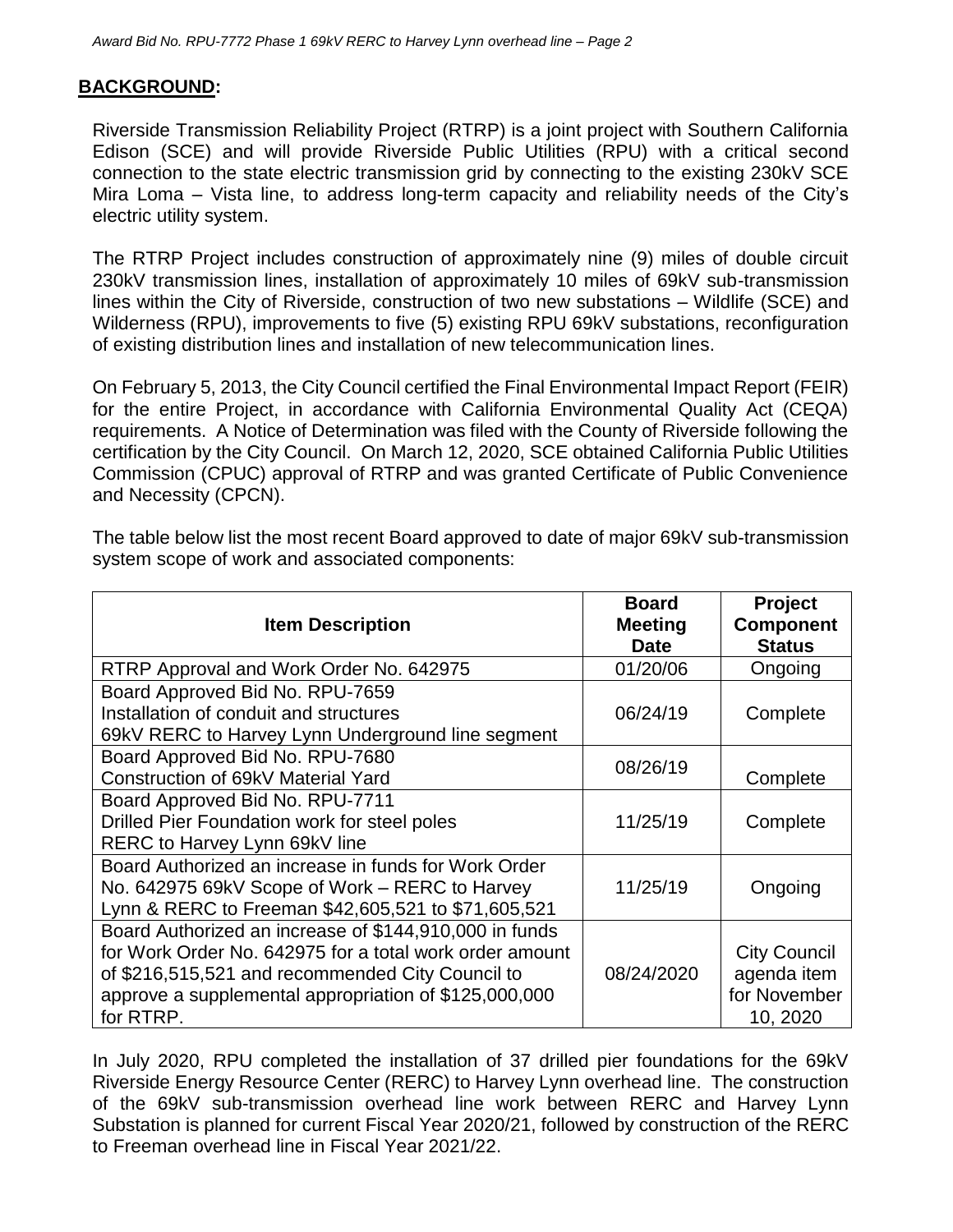The completion of the 37 drilled pier foundations is a major accomplishment for the next phase of construction. The foundations will allow for installation of new steel poles and associated component, including but not limited to insulators, conduit risers, and stringing of new wires.



*69kV overhead sub-transmission lines: RERC to Harvey Lynn and RERC to Freeman substation*

This bid award relates to the RPU scope of work to construct the 69kV sub-transmission overhead line between RERC and Harvey Lynn to improve electric reliability of City's internal transmission system to immediately expand the transmission capability of RERC generation power supplies as well as accommodate transmission future power supplies from the SCE portion of the RTRP. The scope includes the construction of 5.3 line-miles of 69 kV overhead facilities between the RERC and Harvey-Lynn substations within the City, as part of RTRP. The project will include installing wood and steel poles, string overhead conductors, transferring third party attachments and removing abandoned lines and equipment along RTRP route. The Contractor will be responsible for providing equipment, labor, services and miscellaneous materials, to complete the installation.

A section of 69kV underground cable installation near Jurupa Avenue and Van Buren Boulevard as part of the overall line construction is anticipated to return to the Board for consideration at a later time and under a separate contract.

Intermittent electric service disruptions will be coordinated during construction and advanced outage notifications will be issued to minimize the impact on customers.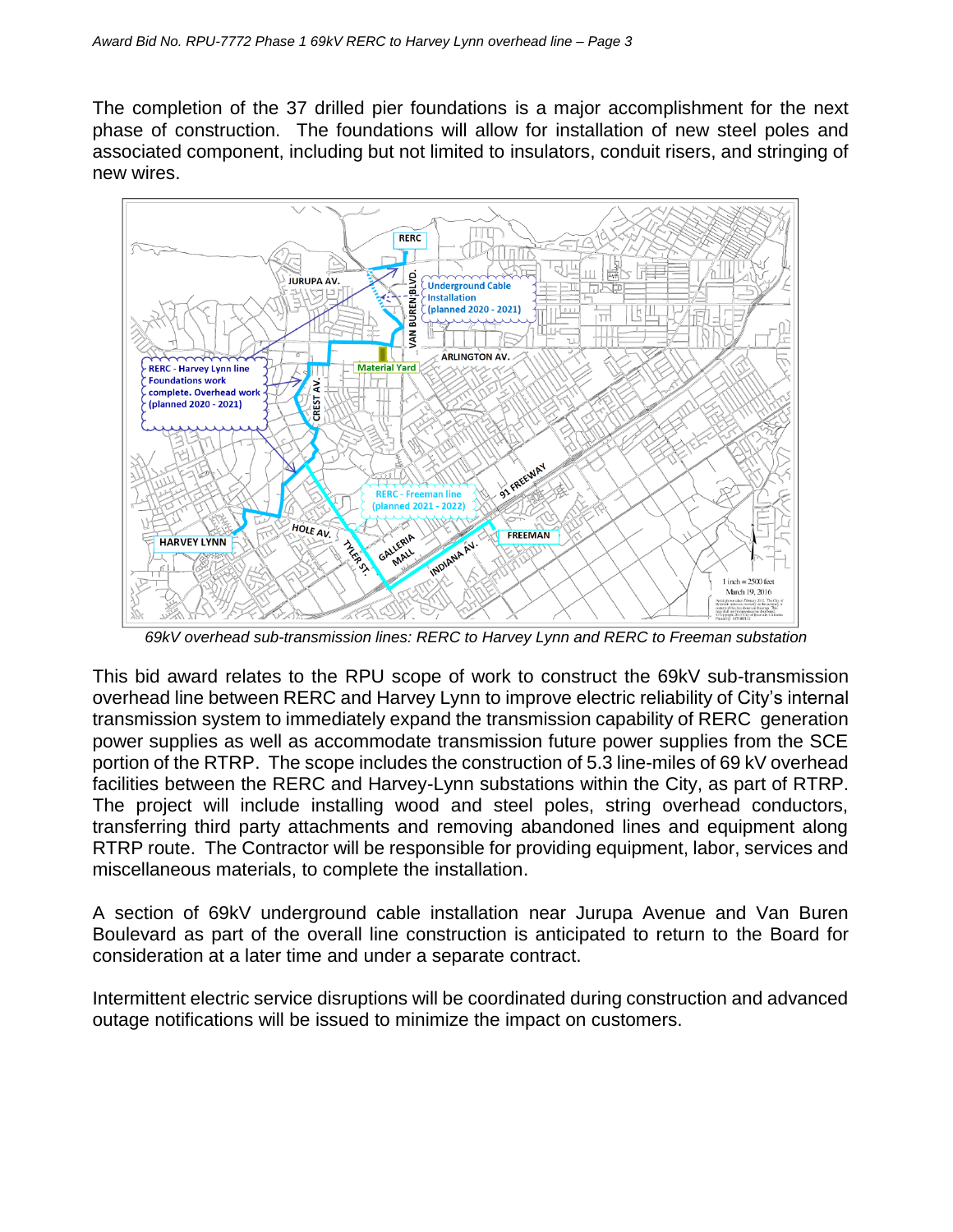

*Typical 69kV overhead sub-transmission line work*

## **DISCUSSION:**

Bid No. RPU-7772 for the construction of the 69kV RERC to Harvey Lynn overhead line was posted on the City's Online Bid System on July 16, 2020, and closed August 30, 2020. Four (4) vendors submitted bids for the project. Staff evaluated the bids and deemed PAR Electrical Contractors, Inc. to be the lowest responsive and responsible bidder. Asplundh Construction, LLC was deemed non-responsive due to not meeting the bid requirements of operating continuously for a minimum of five (5) years, within the past five (5) years under the same legally registered name, and for submitting an unbalanced bid. Either basis is sufficient to deem a bidder non-responsive.

Asplundh Construction, LLC does not meet the City's experience requirements. Asplundh Construction, LLC registered its business name was registered with the California Secretary of State on April 3, 2017. The company was previously known as Asplundh Construction, Corp. The bid specifications require the following:

"2-1.7 Bidder will be required to demonstrate the following experience:

A Bid shall be rejected as non-responsive if the Bid fails to document that Bidder meets the essential requirements for qualification. As part of the Bidder's Proposal Bidder Qualifications and Experience submitted with the Bid, each Bidder must establish that:

2-1.7.1.1 Contractor's License and Firm History. Bidder must hold a valid and current Class A California Contractors license and must have operated continuously for a minimum of five (5) years of experience, within the past 5 years under the same legally registered business name, that provide services of similar type and scope as described in Section 2-1.1, Scope of Project. A company shall not have filed for bankruptcy under that business name over the past five (5) years."

The pricing submitted by Asplundh Construction, LLC through the City's PlanetBids online portal on August 31, 2020 was considered an unbalanced bid due to the Unit Price of \$1.00 being entered for Lines 86 – 113.

The bid from PAR Electrical Contractors, Inc. was within the engineer's estimated amount of \$8,450,000.

The bid results for Bid No. RPU-7772 are summarized in the table below:

|  | Vendors | <b>City Location</b> | <b>Bid Amount</b> | Rank |
|--|---------|----------------------|-------------------|------|
|--|---------|----------------------|-------------------|------|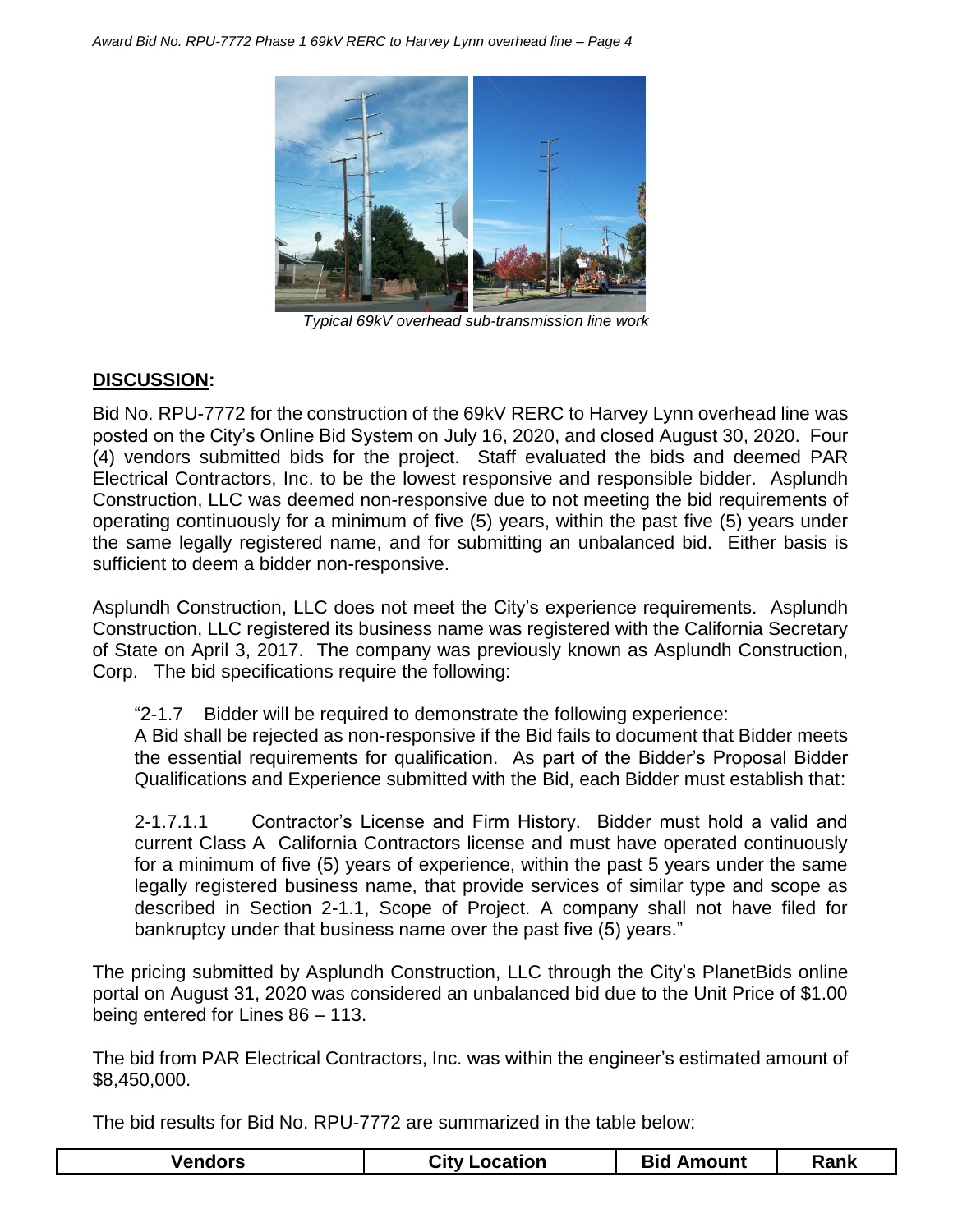| <b>PAR Electrical Contractors, Inc.</b> | Rancho Cucamonga, CA | \$7,937,234.31 |                 |
|-----------------------------------------|----------------------|----------------|-----------------|
| Edison Power Constructors, Inc.         | Mesa, AZ             | \$8,203,891.19 |                 |
| <b>Wilson Construction Co.</b>          | Canby, OR            | \$9,703,623.66 |                 |
| Asplundh Construction LLC. <sup>*</sup> | Anaheim, CA          | \$6,984,072.00 | Non-<br>Respons |

ive *Engineer's Estimate \$8,450,000*

The project/fiscal breakdown is as follows:

| <b>Project and Fiscal Breakdown</b>                  |                                                                |                     |
|------------------------------------------------------|----------------------------------------------------------------|---------------------|
| <b>Work Type</b>                                     | <b>Performed By:</b>                                           | Amount (\$)         |
| Engineering                                          | Power Engineers, Inc.                                          | \$887,500           |
| <b>Project Management</b>                            | <b>RPU Energy Delivery</b><br><b>Engineering &amp; Project</b> | \$40,000            |
|                                                      | Power Engineers, Inc.                                          | \$84,000            |
| <b>Construction contract</b>                         | <b>PAR Electrical Contractors,</b><br>Inc.                     | \$7,937,234         |
| Contingency - 20% of<br><b>Construction Contract</b> |                                                                | \$1,587,447         |
| <b>Miscellaneous Materials</b>                       |                                                                | \$200,000           |
| <b>Work Order Total:</b>                             |                                                                | \$10,736,181        |
| <b>Anticipated Start Date:</b>                       |                                                                | November 2020       |
| <b>Anticipated Duration:</b>                         |                                                                | <b>10-12 Months</b> |

A 20% contract contingency is necessary for expected night work hours due to line outage restrictions during daytime hours to minimize disruption to customers in the area. Coordination with other development projects in the area will be required to ensure timely project construction schedules are met and avoid delays to development in the area.

The Purchasing Manager concurs that the recommended actions are in compliance with Purchasing Resolution No. 23256.

#### **FISCAL IMPACT:**

The total fiscal impact is \$10,737,000. Sufficient funds are available in Public Utilities Electrical Capital Account No. 6130000-470685 (RTRP non-reimbursable) for RTRP Work Order No. 642975.

| Prepared by: | George R. Hanson, Utilities Assistant General Manager/Energy Delivery |
|--------------|-----------------------------------------------------------------------|
| Approved by: | Todd M. Corbin, Utilities General Manager                             |
| Approved by: | Al Zelinka, FAICP, City Manager                                       |